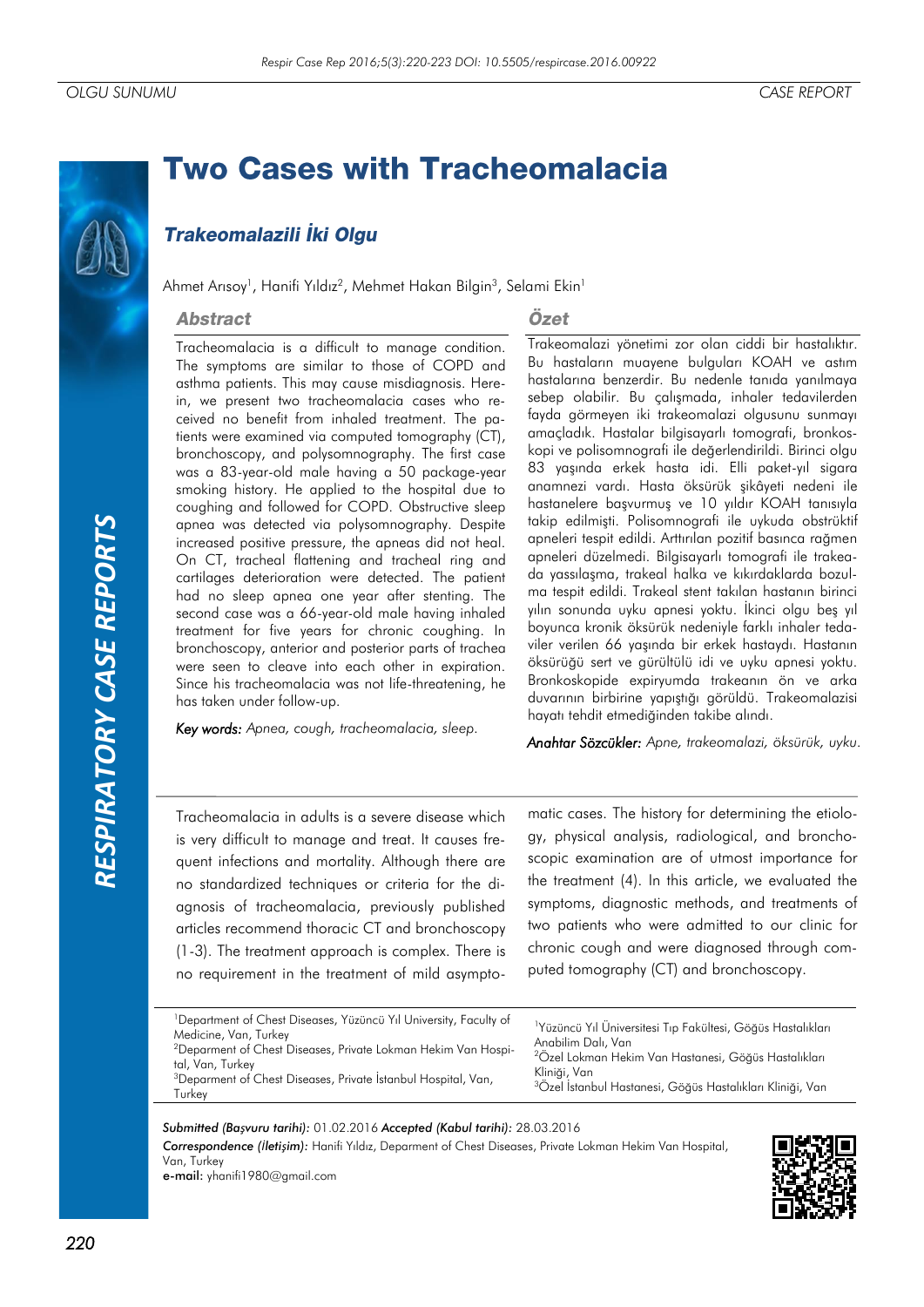#### CASE

*Case 1:* The first case was an 83-year-old male patient. He had a history of smoking 50 cigarettes per year. He was being followed for chronic obstructive pulmonary disease (COPD) for the past 10 years and was receiving bronchodilator treatment. He had a history of frequent applications to hospital due to coughing and purulent sputum. Over the past six months, in particular, he had complaints of sleep disturbances at night and frequently waking up with the feeling of suffocation during sleep. There was a serious worsening in his sleep quality. During the daytime, he would frequently doze off. His cough was occasionally productive, but often noisy, suffocating and dry. His physical examination revealed bilateral rough rhonchi. Saturation was about 90% with pulse oximeter. In addition, CT was performed for the differential diagnosis of his chronic cough. On thoracic CT, the trachea was observed to be flattened and it's annular and cartilage structures were disrupted (Figure 1). The patient was admitted to the intensive care unit, where he could be treated with positive air pressure, and he was given 3 mg of midazolam for sedation and monitored. Obstructive sleep apnea was observed immediately after the patient fell asleep, the patient's saturations were falling and positive pressure ventilation was given; however, despite the gradually increased pressure, apnea did not improve. As this type of apnea is life-threatening and can severely ruin the quality of life in patients, a tracheal stent was placed (Figure 2). In his one year follow-up, apnea was observed to have totally recovered after the tracheal stenting, his quality of sleep significantly improved, but his complaints of frequent cough and purulent sputum production persisted.



*Figure 1: Flattening of the trachea in thoracic CT*



*Figure 2: Tracheal stent implementation of first case in thoracic CT*

*Case 2:* The second case was a 66-year-old male patient. Over the past five years, he received several treatments due to a chronic cough, but did not respond to these treatments. He had also frequently used bronchodilators, but experienced no improvements. His cough was choking, hard, noisy, and dry. There was no night-time cough or daytime sleepiness. The physical examination of his lungs was normal. Saturations were about 95% with pulse oximeter. Tracheomalacia was suspected and bronchoscopy was performed due to noisy character of his cough. With bronchoscopy, the anterior and posterior walls of the trachea were observed to stick together during expiration (Figure 3). The patient was followed, since the tracheomalacia was not life-threatening.



*Figure 3: With bronchoscopy the anterior and posterior walls of the trachea sticking together during expiration*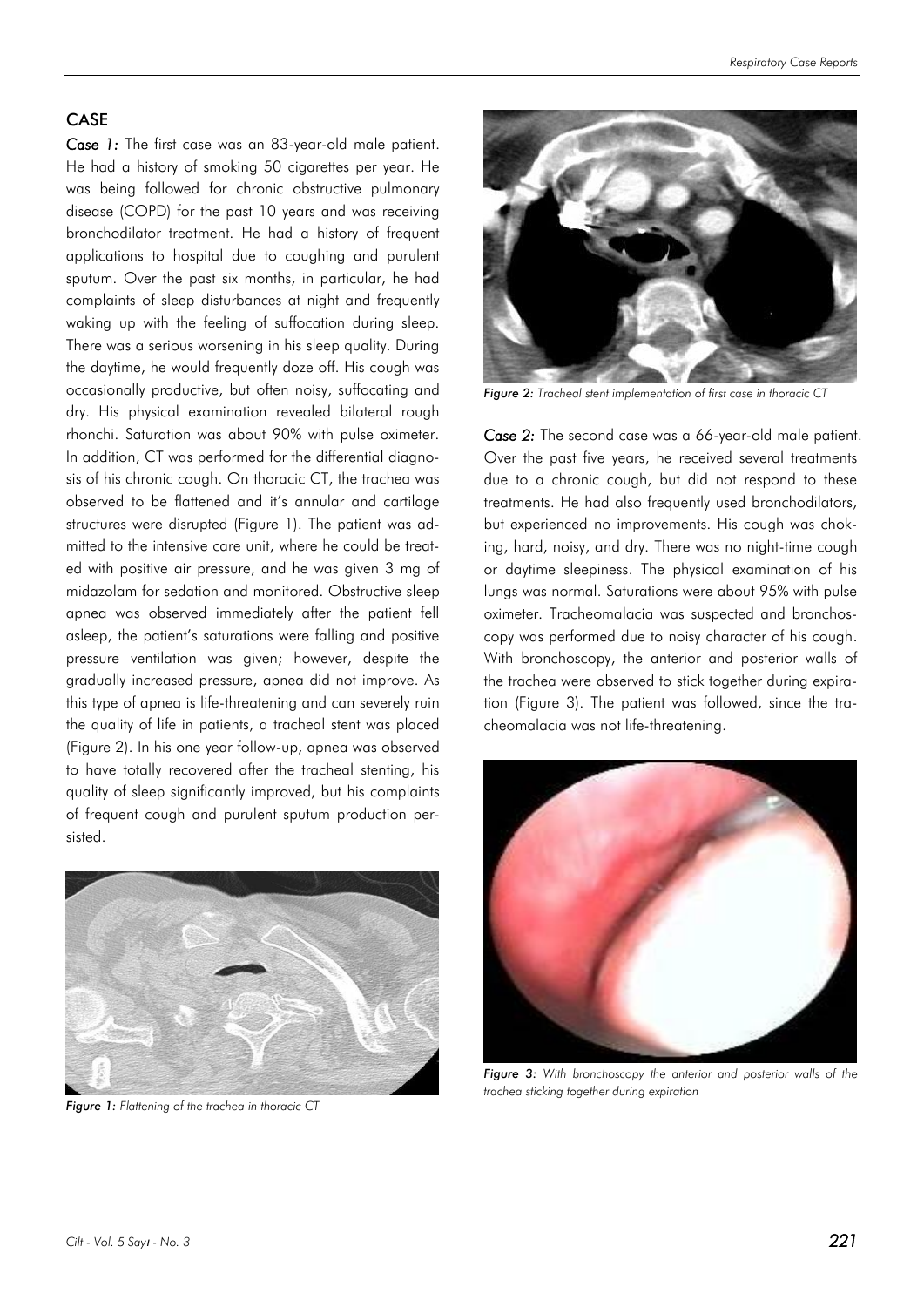#### **DISCUSSION**

Tracheomalacia in adults is a life-threatening disease which is very difficult to manage and treat. It causes frequent infections and mortality (5). Tracheomalacia can be divided into two categories, congenital and acquired. Acquired cases can originate from thoracic trauma, tracheostomy, inflammation, chronic irritation, malignancy, and mechanical anatomical factors. Tracheal cartilage softening can extend to the whole of the trachea and sometimes even further down. Although previously conducted studies have demonstrated a significant relationship between COPD and smoking, the relationship between COPD and tracheomalacia has not wellunderstood yet (6,7).

Although there are no standardized techniques or criteria for the diagnosis of tracheomalacia, previously published articles recommend thoracic CT and bronchoscopy (1-3). The treatment approach is complex. There is no requirement in the treatment of mild asymptomatic cases. The history for determining the etiology, physical analysis, radiological and bronchoscopic examination is important for treatment (4). We preferred thoracic CT in the first case due to the older age and the presence of comorbidities, while we used bronchoscopy in the second case. In both cases, the reason we suspected tracheomalacia was the noisy cough originating from the vibration of the trachea. Also, there were the symptoms of OSAS in our first patient. His quality of sleep was very poor and his daytime sleepiness was continuous.

In the first stages, tracheomalacia patients do not have clear symptoms. However, shortness of breath, cough, sputum production, and other symptoms of obstruction and infection can be seen with the progression of the disease. The incidence of the disease has rapidly increased with the increased tracheomalacia awareness (8). While the asymptomatic cases can be followed without treatment, surgical techniques such as tracheal stents, tracheostomy tube implantation and external stabilization techniques can be used in certain cases with severe airway collapse (8-11). Previous publications have reported continuous positive airway pressure (CPAP) as the preferred method in treatment for tracheomalacia (8). In our first case, we treated the patient with a tracheal stent because of the life-threatening tracheal collapse and apnea which did not respond to bilevel positive airway pressure (BIPAP) with the suspicion of COPD. In the second case, we chose to follow the patient without treatment. The tracheal symptoms of our first case decreased substantially following placement of the tracheal stent.

In conclusion, tracheomalacia should be considered in cases with severe, noisy chronic coughing originating from tracheal vibration. In addition, OSAS symptoms can be seen in these patients. They can acquire frequent pulmonary infections. They do not benefit from bronchodilator treatment. Rough rhonchi can be heard in their physical examinations. Furthermore, CT and/or bronchoscopy can be performed for the diagnosis. Trachea flattened can be observed with thoracic CT and with bronchoscopy, the anterior and posterior walls of the trachea can be observed to stick together during expiration. Positive pressure treatment options, such as positive airway pressure (CPAP) or BiPAP, should be considered and tracheal stents should be considered in patients who do not respond to positive airway pressure.

#### CONFLICTS OF INTEREST

None declared.

#### AUTHOR CONTRIBUTIONS

Concept - H.Y., A.A., S.E., M.H.B.; Planning and Design - H.Y., A.A., S.E., M.H.B.; Supervision - H.Y., A.A., S.E., M.H.B.; Funding - H.Y., A.A., S.E., M.H.B.; Materials - H.Y., A.A.; Data Collection and/or Processing - H.Y., A.A., S.E., M.H.B.; Analysis and/or Interpretation - H.Y., S.E., A.A., M.H.B.; Literature Review - H.Y., A.A.; Writing - H.Y., A.A., M.H.B.; Critical Review - H.Y., S.E., M.H.B., A.A.

#### YAZAR KATKILARI

Fikir - H.Y., A.A., S.E., M.H.B.; Tasarım ve Dizayn - H.Y., A.A., S.E., M.H.B.; Denetleme - H.Y., A.A., S.E., M.H.B.; Kaynaklar - H.Y., A.A., S.E., M.H.B.; Malzemeler - H.Y., A.A.; Veri Toplama ve/veya İşleme - H.Y., A.A., S.E., M.H.B.; Analiz ve/veya Yorum - H.Y., S.E., A.A., M.H.B.; Literatür Taraması - H.Y., A.A.; Yazıyı Yazan - H.Y., A.A., M.H.B.; Eleştirel İnceleme - H.Y., S.E., M.H.B., A.A.

#### **REFERENCES**

- 1. Jiang A, Lu H. Early diagnosis and management of tracheomalacia with invasive bronchopulmonary aspergillosis in an adult. Braz J Infect Dis 2012; 16:215-6. **[\[CrossRef\]](http://dx.doi.org/10.1590/S1413-86702012000200023)**
- 2. Gilkeson RC, Ciancibello LM, Heial RB, Montenegro HD, Lange P. Tracheobronchomalacia: dynamic airway evaluation with multidetector CT. AJR Am J Roentgenol 2001; 176:205-10. [\[CrossRef\]](http://dx.doi.org/10.2214/ajr.176.1.1760205)
- 3. Aquino SL, Shepard JA, Ginns LC, Moore RH, Halpern E, Grillo HC, et al. Acquired tracheomalacia: detection by